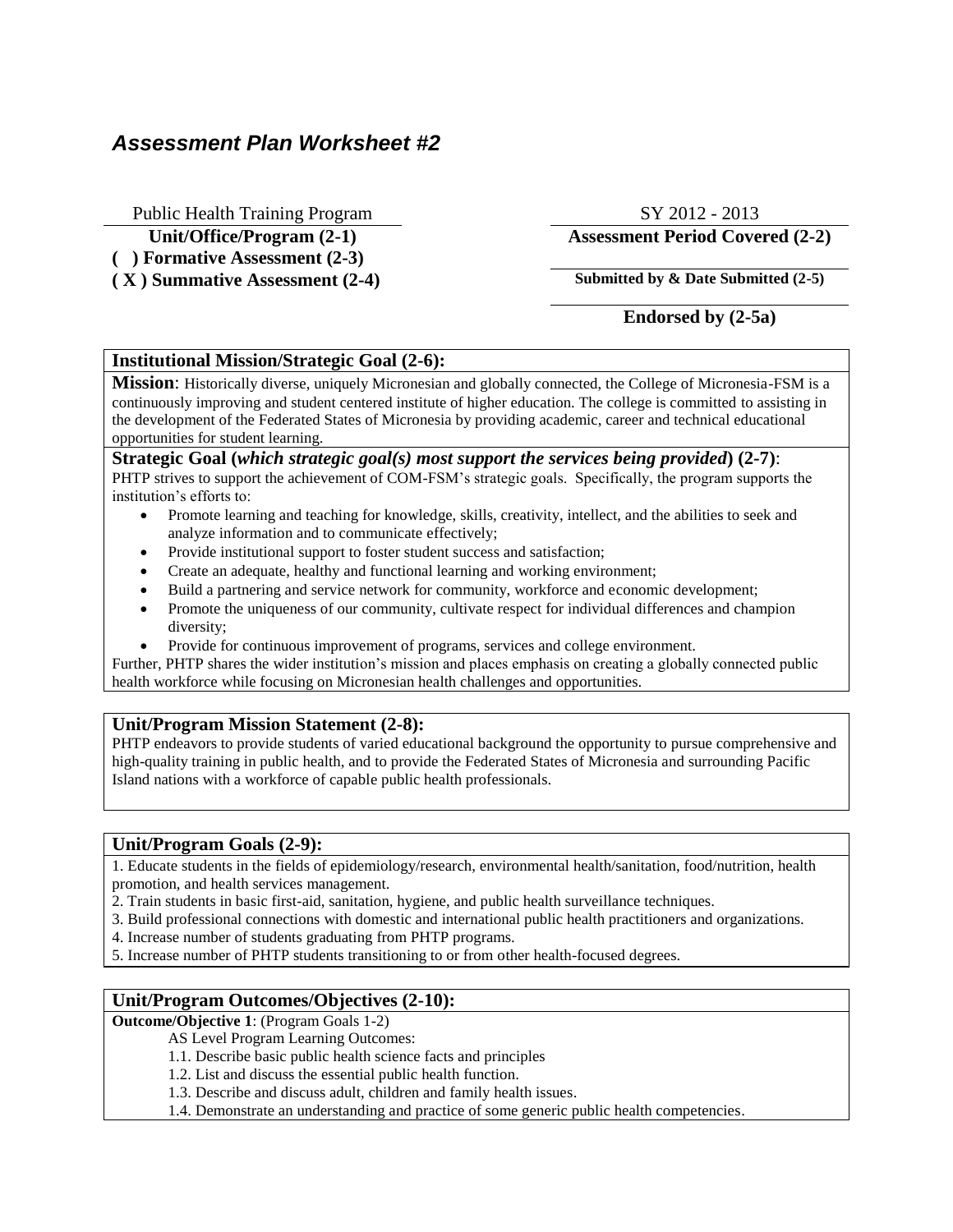- 1.5. Discuss and demonstrate community and cultural sensitivity in the health care environment
- 1.6. Describe and discuss the health determinants and problems of adults children and families
- 1.7. Demonstrate proper cardio-pulmonary resuscitation (CPR) and first-aide technique

**Outcome/Objective 2**: (Program Goals 1-2)

- Third-Year Certificate Program Learning Outcomes (as presented for revision July 2011):
- 2.1. Recognize, describe, discuss and research about basic principles and practices of the specialty
- 2.2. List, discuss and demonstrate the essential public health function of the specialty
- 2.3. Describe, discuss and research adult, children and family health issues
- 2.4. Discuss demonstrate an understanding and practice of the specialty public health competencies.

2.5. Demonstrate proper public health skills for its practice in the community as a national specialty practitioner

2.6. Describe, discuss and research the health determinants and problems of adults, children and families

2.7. Demonstrate proper cardio-pulmonary resuscitation (CPR) and first aide techniques and other healing

and patient care abilities

**Outcome/Objective 3**: (Program Goal 3)

3.1. Increase the number of local public health practitioners engaged in PHTP activities (e.g. guest speaking, student mentorships, job shadowing).

3.2. Increase partnerships with international organizations and groups (e.g. U.S.-embassy or NGOsupported speaker series, Pacific Partnership, JAICA, Pacific STEP-UP programming, Gear-up, Children Healthy Living Program scholarship opportunities).

**Outcome/Objective 4**: (Program Goal 4)

4.1. Increase the number of students enrolled in AS and third-year certificate major programs until achieving consistently full enrollment of program courses.

4.2. Increase the percentage of declared majors successfully completing PHTP degree.

**Outcome/Objective 5**: (Program Goal 5)

- 5.1. Increase number of PHTP AS graduates continuing onto third-year program, nursing program, or international programs in medical sciences.
- 5.2. Increase number of PHTP third-year certificate students recruited from HCOP, public health, or nursing degree graduate pool.

| <b>Evaluation questions (2-11)</b>                                                                 | Data sources<br>$(2-12)$ | Sampling (2-<br>13)                          | Analysis (2-14)                                                                                                                   |
|----------------------------------------------------------------------------------------------------|--------------------------|----------------------------------------------|-----------------------------------------------------------------------------------------------------------------------------------|
| Have AS-level students understood the basic<br>tenets of public health?                            | Pre- and post            | All 100 and 200-<br>level courses<br>offered | Successful completion of<br>this objective will be<br>indicated by more than<br>85% of students receiving<br>a C grade or higher. |
| Have third year certificate-level students<br>understood advanced concepts of public<br>health?    | Pre- and post            | All 300-level<br>courses offered             | Successful completion of<br>this objective will be<br>indicated by more than<br>85% of students receiving<br>a C grade or higher. |
| 3.1. What is the number of local public health<br>practitioners engaged in PHTP activities?        | Coordinator<br>records   | N/A                                          | The number of<br>engagements with public<br>health practitioners should<br>be increased or<br>maintained.                         |
| 3.2. What is the number of partnership<br>projects with international organizations and<br>groups? | Coordinator<br>records   | N/A                                          | The number of<br>partnership projects with<br>international<br>organizations and groups                                           |